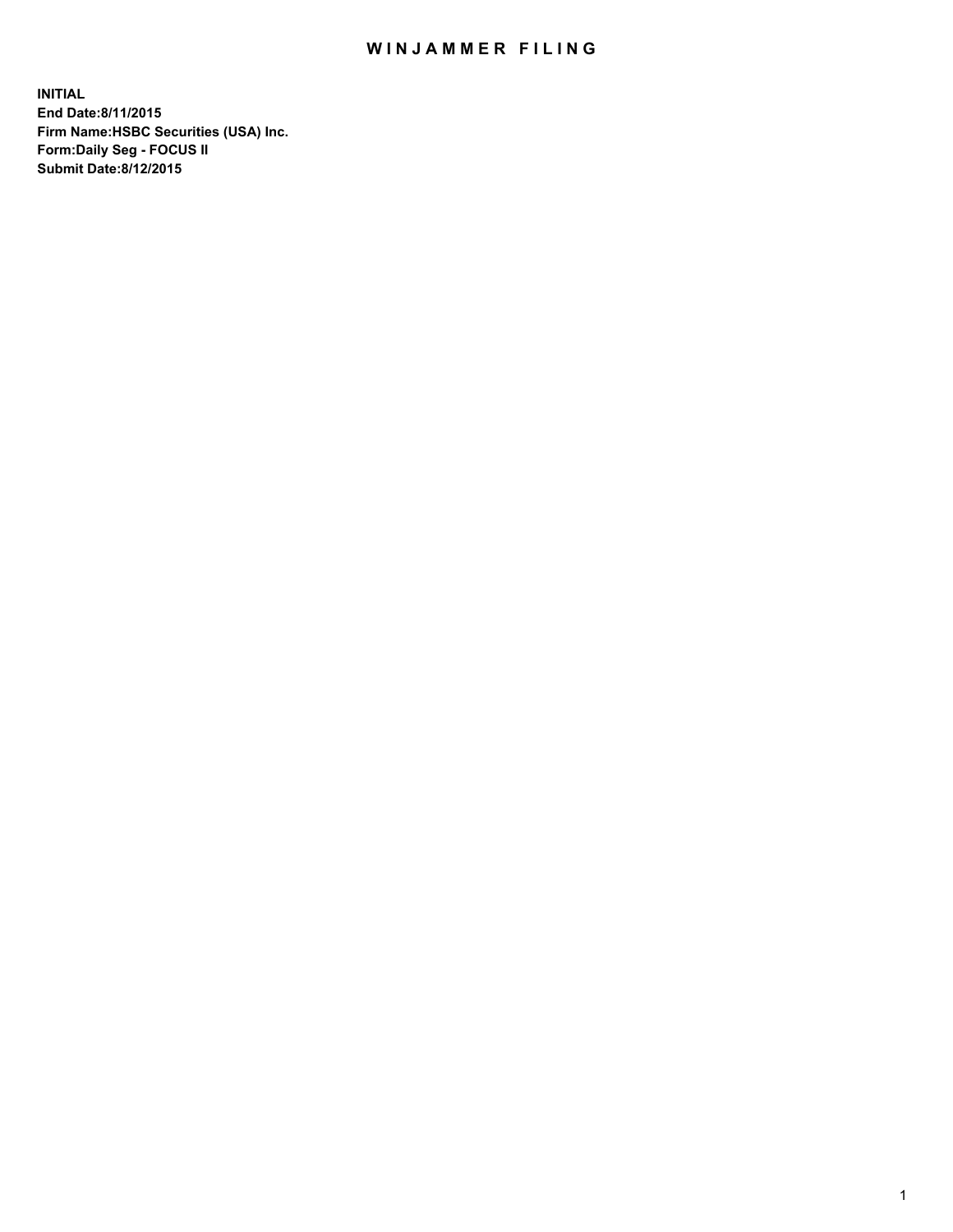## **INITIAL End Date:8/11/2015 Firm Name:HSBC Securities (USA) Inc. Form:Daily Seg - FOCUS II Submit Date:8/12/2015 Daily Segregation - Cover Page**

| Name of Company<br><b>Contact Name</b><br><b>Contact Phone Number</b><br><b>Contact Email Address</b>                                                                                                                                                                                                                          | <b>HSBC Securities (USA) Inc.</b><br>Steven richardson<br>212-525-6445<br>steven.richardson@us.hsbc.com |
|--------------------------------------------------------------------------------------------------------------------------------------------------------------------------------------------------------------------------------------------------------------------------------------------------------------------------------|---------------------------------------------------------------------------------------------------------|
| FCM's Customer Segregated Funds Residual Interest Target (choose one):<br>a. Minimum dollar amount: ; or<br>b. Minimum percentage of customer segregated funds required:%; or<br>c. Dollar amount range between: and; or<br>d. Percentage range of customer segregated funds required between: % and %.                        | 50,000,000<br>0 <sub>0</sub><br>0 <sub>0</sub>                                                          |
| FCM's Customer Secured Amount Funds Residual Interest Target (choose one):<br>a. Minimum dollar amount: ; or<br>b. Minimum percentage of customer secured funds required:%; or<br>c. Dollar amount range between: and; or<br>d. Percentage range of customer secured funds required between:% and%.                            | 10,000,000<br><u>0</u><br>0 <sub>0</sub><br>0 <sub>0</sub>                                              |
| FCM's Cleared Swaps Customer Collateral Residual Interest Target (choose one):<br>a. Minimum dollar amount: ; or<br>b. Minimum percentage of cleared swaps customer collateral required:% ; or<br>c. Dollar amount range between: and; or<br>d. Percentage range of cleared swaps customer collateral required between:% and%. | 70,000,000<br>00<br><u>00</u>                                                                           |

Attach supporting documents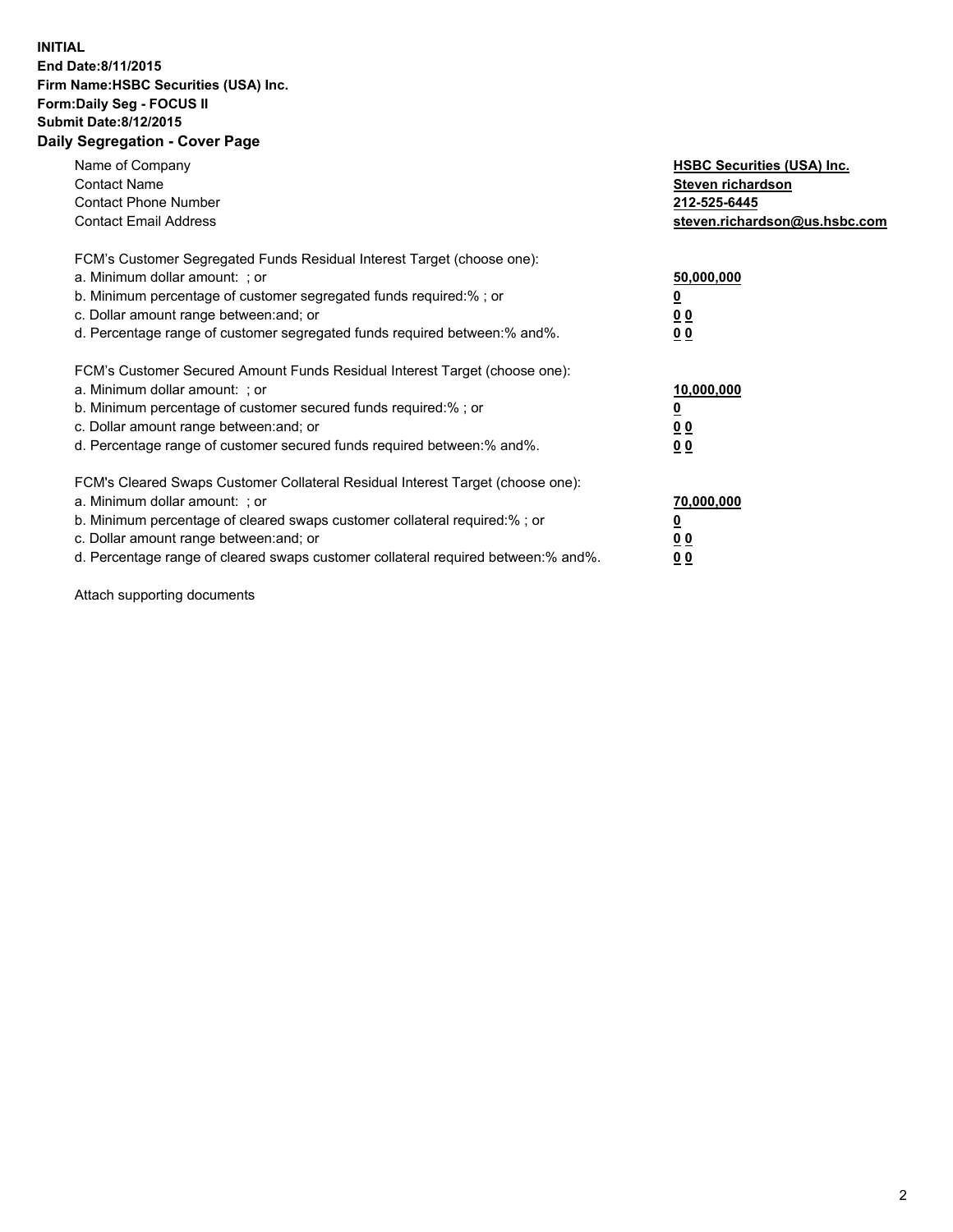**INITIAL End Date:8/11/2015 Firm Name:HSBC Securities (USA) Inc. Form:Daily Seg - FOCUS II Submit Date:8/12/2015 Daily Segregation - Secured Amounts**

Foreign Futures and Foreign Options Secured Amounts Amount required to be set aside pursuant to law, rule or regulation of a foreign government or a rule of a self-regulatory organization authorized thereunder **0** [7305] 1. Net ledger balance - Foreign Futures and Foreign Option Trading - All Customers A. Cash **53,425,845** [7315] B. Securities (at market) **42,860,168** [7317] 2. Net unrealized profit (loss) in open futures contracts traded on a foreign board of trade **7,564,685** [7325] 3. Exchange traded options a. Market value of open option contracts purchased on a foreign board of trade **0** [7335] b. Market value of open contracts granted (sold) on a foreign board of trade **0** [7337] 4. Net equity (deficit) (add lines 1. 2. and 3.) **103,850,698** [7345] 5. Account liquidating to a deficit and account with a debit balances - gross amount **1,689,707** [7351] Less: amount offset by customer owned securities **-1,675,670** [7352] **14,037** [7354] 6. Amount required to be set aside as the secured amount - Net Liquidating Equity Method (add lines 4 and 5) **103,864,735** [7355] 7. Greater of amount required to be set aside pursuant to foreign jurisdiction (above) or line 6. **103,864,734** [7360] FUNDS DEPOSITED IN SEPARATE REGULATION 30.7 ACCOUNTS 1. Cash in banks A. Banks located in the United States **34,540,705** [7500] B. Other banks qualified under Regulation 30.7 **0** [7520] **34,540,705** [7530] 2. Securities A. In safekeeping with banks located in the United States **42,860,168** [7540] B. In safekeeping with other banks qualified under Regulation 30.7 **0** [7560] **42,860,168** [7570] 3. Equities with registered futures commission merchants A. Cash **0** [7580] B. Securities **0** [7590] C. Unrealized gain (loss) on open futures contracts **0** [7600] D. Value of long option contracts **0** [7610] E. Value of short option contracts **0** [7615] **0** [7620] 4. Amounts held by clearing organizations of foreign boards of trade A. Cash **0** [7640] B. Securities **0** [7650] C. Amount due to (from) clearing organization - daily variation **0** [7660] D. Value of long option contracts **0** [7670] E. Value of short option contracts **0** [7675] **0** [7680] 5. Amounts held by members of foreign boards of trade A. Cash **48,451,435** [7700] B. Securities **0** [7710] C. Unrealized gain (loss) on open futures contracts **7,564,685** [7720] D. Value of long option contracts **0** [7730] E. Value of short option contracts **0** [7735] **56,016,120** [7740] 6. Amounts with other depositories designated by a foreign board of trade **0** [7760] 7. Segregated funds on hand **0** [7765] 8. Total funds in separate section 30.7 accounts **133,416,993** [7770] 9. Excess (deficiency) Set Aside for Secured Amount (subtract line 7 Secured Statement Page 1 from Line 8) **29,552,259** [7380] 10. Management Target Amount for Excess funds in separate section 30.7 accounts **10,000,000** [7780] 11. Excess (deficiency) funds in separate 30.7 accounts over (under) Management Target **19,552,259** [7785]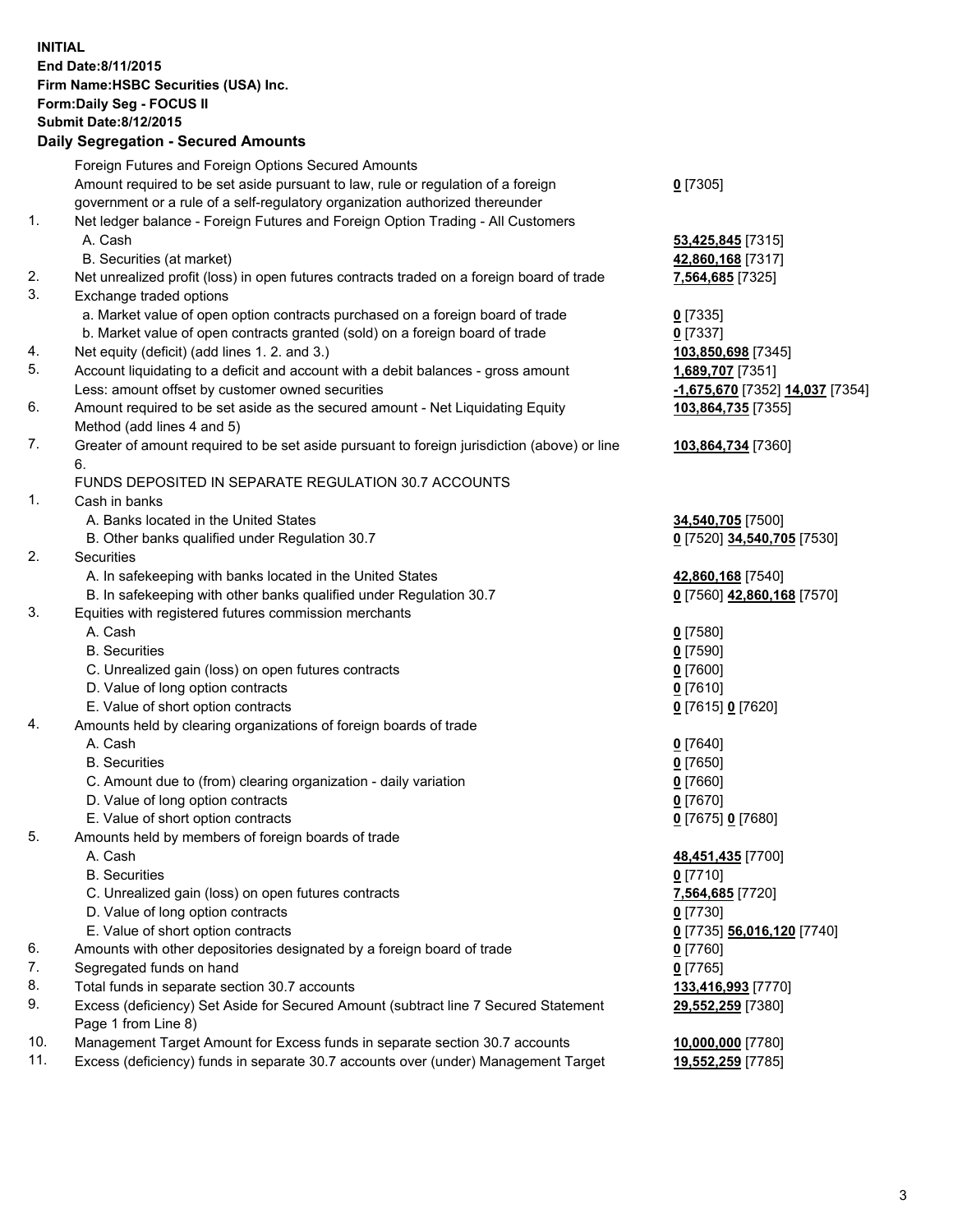| <b>INITIAL</b>                            |                                                                                     |                                  |  |  |
|-------------------------------------------|-------------------------------------------------------------------------------------|----------------------------------|--|--|
| End Date: 8/11/2015                       |                                                                                     |                                  |  |  |
| Firm Name: HSBC Securities (USA) Inc.     |                                                                                     |                                  |  |  |
| Form: Daily Seg - FOCUS II                |                                                                                     |                                  |  |  |
| <b>Submit Date:8/12/2015</b>              |                                                                                     |                                  |  |  |
| Daily Segregation - Segregation Statement |                                                                                     |                                  |  |  |
|                                           | SEGREGATION REQUIREMENTS(Section 4d(2) of the CEAct)                                |                                  |  |  |
| 1.                                        | Net ledger balance                                                                  |                                  |  |  |
|                                           | A. Cash                                                                             | 118,740,130 [7010]               |  |  |
|                                           | B. Securities (at market)                                                           | 718,449,800 [7020]               |  |  |
| 2.                                        | Net unrealized profit (loss) in open futures contracts traded on a contract market  | 63,053,662 [7030]                |  |  |
| 3.                                        | Exchange traded options                                                             |                                  |  |  |
|                                           | A. Add market value of open option contracts purchased on a contract market         | 112,243,906 [7032]               |  |  |
|                                           | B. Deduct market value of open option contracts granted (sold) on a contract market | -8,375,672 [7033]                |  |  |
| 4.                                        | Net equity (deficit) (add lines 1, 2 and 3)                                         | 1,004,111,826 [7040]             |  |  |
| 5.                                        | Accounts liquidating to a deficit and accounts with                                 |                                  |  |  |
|                                           | debit balances - gross amount                                                       | 30,589,409 [7045]                |  |  |
|                                           | Less: amount offset by customer securities                                          | -30,554,971 [7047] 34,438 [7050] |  |  |
| 6.                                        | Amount required to be segregated (add lines 4 and 5)                                | 1,004,146,264 [7060]             |  |  |
|                                           | FUNDS IN SEGREGATED ACCOUNTS                                                        |                                  |  |  |
| 7.                                        | Deposited in segregated funds bank accounts                                         |                                  |  |  |
|                                           | A. Cash                                                                             | 12,011,027 [7070]                |  |  |
|                                           | B. Securities representing investments of customers' funds (at market)              | $0$ [7080]                       |  |  |
|                                           | C. Securities held for particular customers or option customers in lieu of cash (at | 102,773,697 [7090]               |  |  |
|                                           | market)                                                                             |                                  |  |  |
| 8.                                        | Margins on deposit with derivatives clearing organizations of contract markets      |                                  |  |  |
|                                           | A. Cash                                                                             | 26,945,552 [7100]                |  |  |
|                                           | B. Securities representing investments of customers' funds (at market)              | 159,527,500 [7110]               |  |  |
|                                           | C. Securities held for particular customers or option customers in lieu of cash (at | 615,676,103 [7120]               |  |  |
|                                           | market)                                                                             |                                  |  |  |
| 9.                                        | Net settlement from (to) derivatives clearing organizations of contract markets     | 26,635,369 [7130]                |  |  |
| 10.                                       | Exchange traded options                                                             |                                  |  |  |
|                                           | A. Value of open long option contracts                                              | 112,243,906 [7132]               |  |  |
|                                           | B. Value of open short option contracts                                             | -8,375,672 [7133]                |  |  |
| 11.                                       | Net equities with other FCMs<br>A. Net liquidating equity                           |                                  |  |  |
|                                           | B. Securities representing investments of customers' funds (at market)              | 54,984,552 [7140]<br>$0$ [7160]  |  |  |
|                                           | C. Securities held for particular customers or option customers in lieu of cash (at | $0$ [7170]                       |  |  |
|                                           | market)                                                                             |                                  |  |  |
| 12.                                       | Segregated funds on hand                                                            | $0$ [7150]                       |  |  |
| 13.                                       | Total amount in segregation (add lines 7 through 12)                                | 1,102,422,034 [7180]             |  |  |
| 14.                                       | Excess (deficiency) funds in segregation (subtract line 6 from line 13)             | 98,275,770 [7190]                |  |  |
| 15.                                       | Management Target Amount for Excess funds in segregation                            | 50,000,000 [7194]                |  |  |
| 16.                                       | Excess (deficiency) funds in segregation over (under) Management Target Amount      | 48,275,770 [7198]                |  |  |

16. Excess (deficiency) funds in segregation over (under) Management Target Amount Excess